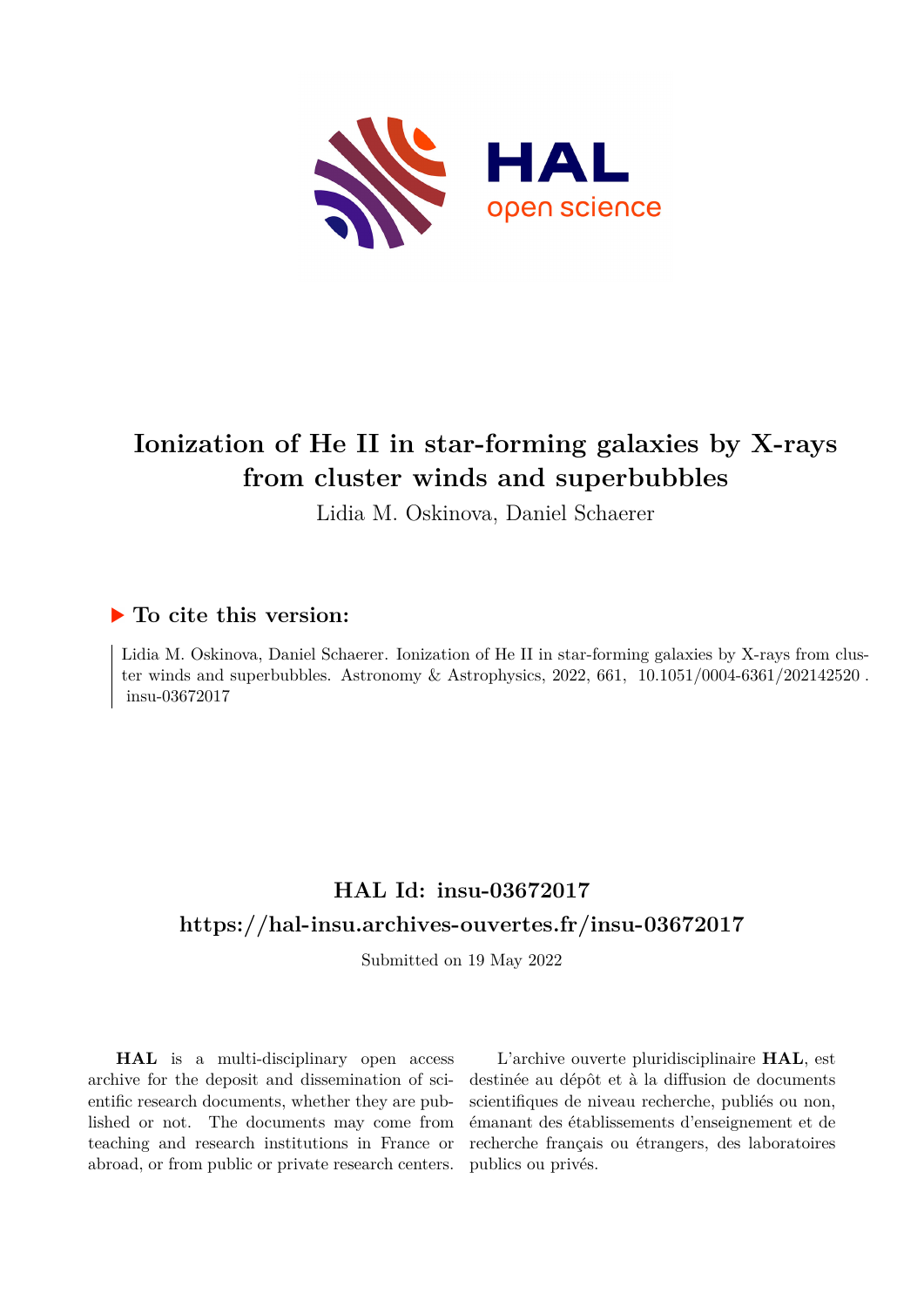## **Ionization of He II** in star-forming galaxies by X-rays from cluster **winds and superbubbles**

Lidia M. Oskinova<sup>1</sup><sup>o</sup> and Daniel Schaerer<sup>2,3</sup>

<sup>1</sup> Institute for Physics and Astronomy, University Potsdam, 14476 Potsdam, Germany e-mail: [lida@astro.physik.uni-potsdam.de](mailto:lida@astro.physik.uni-potsdam.de)

<sup>2</sup> Observatoire de Genève, Département d'Astronomie, Université de Genève, 51 chemin Pegasi, 1290 Versoix, Switzerland

<sup>3</sup> CNRS, IRAP, 14 avenue E. Belin, 31400 Toulouse, France

Received 25 October 2021 / Accepted 3 March 2022

#### **ABSTRACT**

The nature of the sources powering nebular He II emission in star-forming galaxies remains debated, and various types of objects have been considered, including Wolf-Rayet stars, X-ray binaries, and Population III stars. Modern X-ray observations show the ubiquitous presence of hot gas filling star-forming galaxies. We use a collisional ionization plasma code to compute the specific He II ionizing flux produced by hot gas and show that if its temperature is not too high ( $\leq 2.5$  MK), then the observed levels of soft diffuse X-ray radiation could explain He II ionization in galaxies. To gain a physical understanding of this result, we propose a model that combines the hydrodynamics of cluster winds and hot superbubbles with observed populations of young massive clusters in galaxies. We find that in low-metallicity galaxies, the temperature of hot gas is lower and the production rate of He II ionizing photons is higher compared to high-metallicity galaxies. The reason is that the slower stellar winds of massive stars in lower-metallicity galaxies input less mechanical energy in the ambient medium. Furthermore, we show that ensembles of star clusters up to ∼10−20 Myr old in galaxies can produce enough soft X-rays to induce nebular He II emission. We discuss observations of the template low-metallicity galaxy I Zw 18 and suggest that the He II nebula in this galaxy is powered by a hot superbubble. Finally, appreciating the complex nature of stellar feedback, we suggest that soft X-rays from hot superbubbles are among the dominant sources of He II ionizing flux in low-metallicity star-forming galaxies.

**Key words.** galaxies: ISM – galaxies: high-redshift – ISM: bubbles – X-rays: ISM

### **1. Introduction**

A narrow nebular He II  $\lambda$ 4686 Å emission line is observed in many low-metallicity (low-*Z*) star-forming galaxies, implying the presence of sources emitting copious amount of He<sup>+</sup> ionizing photons, which are not expected from normal stellar populations. (e.g., Guseva et al. 2000; Shirazi & Brinchmann 2012) The nature of these sources remains mysterious, and different proposed explanations are under debate.

Hot Wolf-Rayet (WR) stars, stars stripped in binary interactions, or binary systems in general have been suggested as possible sources of He<sup>+</sup> ionizing photons (e.g., Schaerer 1996; Dionne & Robert 2006; Szécsi et al. 2015; Götberg et al. 2019; Sander & Vink 2020; Doughty & Finlator 2021). Other authors have proposed the presence of very metal-poor or supermassive stars (Cassata et al. 2013; Kehrig et al. 2015), radiative shocks (Thuan & Izotov 2005; Izotov et al. 2012; Plat et al. 2019), or other mechanisms (Barrow 2020; Pérez-Montero et al. 2020) to explain nebular He II emission at low metallicity.

Recently, high-mass X-ray binaries (HMXBs) that consist of a neutron star or a black hole accreting matter lost by a massive star donor have received special attention. Among them, the ultraluminous X-ray sources (ULXs) have the highest X-ray luminosities (which we define throughout this paper to be in the 0.3–10.0 keV energy range),  $L_X \ge 10^{39}$  erg s<sup>-1</sup>. He ii and He III nebulae are commonly observed around ULXs (e.g., Pakull & Mirioni 2002, 2003; Moon et al. 2011; Binder et al. 2018).

Among galaxies with similar star-formation rates (SFRs), a higher X-ray output is produced by HMXBs in galaxies with lower metallicities (Mineo et al. 2012; Lehmer et al. 2021). Noting this trend and the similarity of the metallicity dependence of the He II/H $\beta$  line intensity, Schaerer et al. (2019) suggested that He II nebulae in star-forming galaxies are ionized by ULXs. However, the recognition of ULXs as prime ionizing sources in He II emitting galaxies is debated. For example, Kehrig et al. (2015, 2021) argue that the ULX radiation is insufficient to explain the observed He II emission in the well-studied low-*Z* galaxy I Zw 18 (although new integral field spectroscopic observations provide a less definite answer on this issue; see Rickards Vaught et al. 2021). Also, Oskinova et al. (2019) show that the contribution of  $ULXs$  to the He II ionization in the starburst galaxy ESO 338-4 is small. From observations of 18 highredshift galaxies, Saxena et al. (2020) conclude that HMXBs and weak (or obscured) active galactic nuclei are unlikely to be the dominant producers of He<sup>+</sup> ionizing photons in these galaxies.

Finally, using simple photoionization models that combine HMXBs described by a multicolor disk model with a normal stellar population, Senchyna et al. (2020) have concluded that HMXBs are inefficient He II ionizing photon producers. However, Simmonds et al. (2021) challenge this conclusion on an empirical basis and using photoionization models, pointing out that the ionizing flux strongly depends on the poorly known shape of the spectral energy distribution (SED) of the ULXs. Clearly, the impact of compact X-ray sources on the interstellar medium (ISM) in galaxies needs further studies. In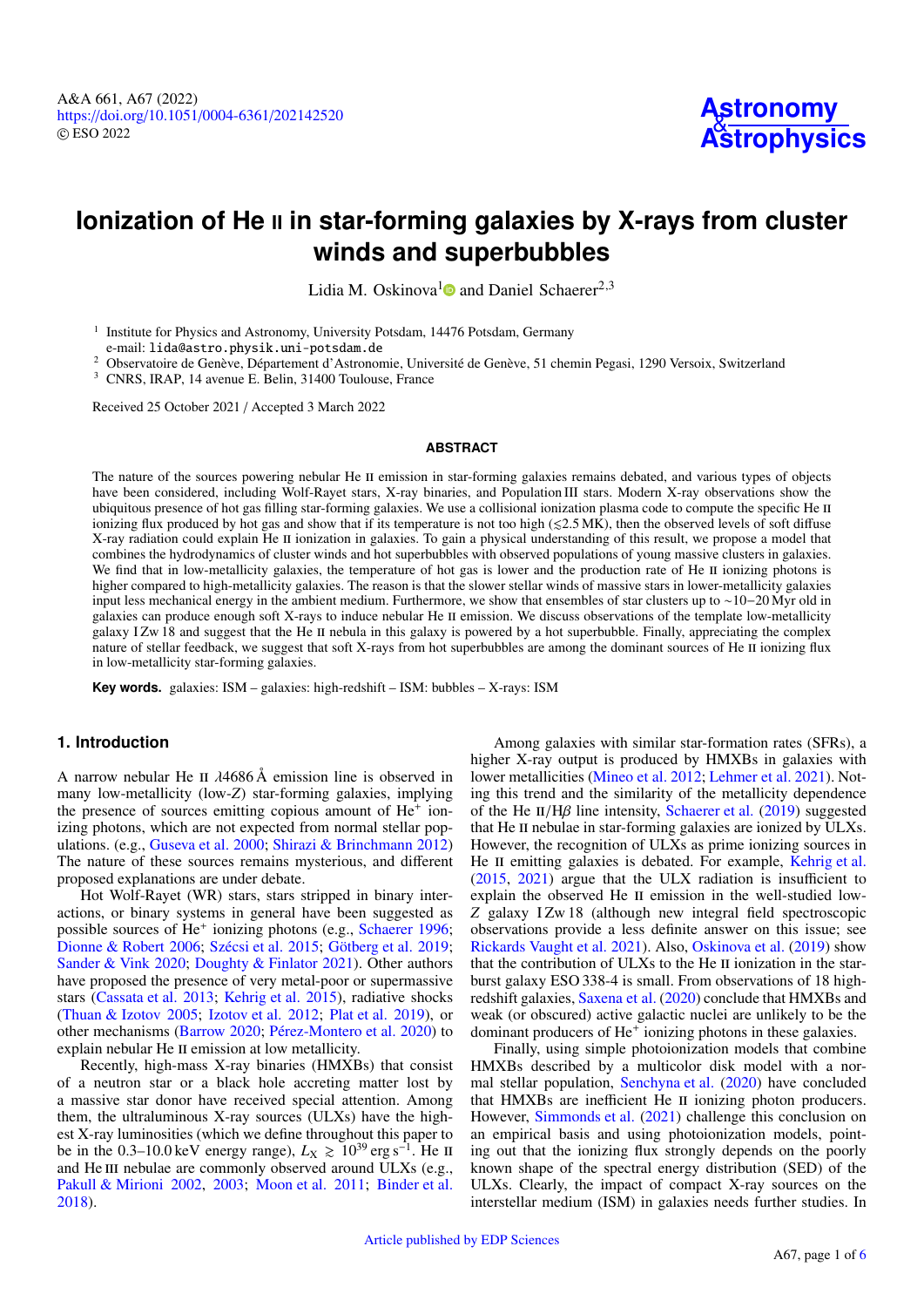addition, other sources and emission processes may also be of importance.

In this article we introduce a model that explains He II emission in star-forming galaxies via the radiative output of star cluster winds and associated superbubbles. The paper is organized as follows. The observations of hot diffuse gas in galaxies are reviewed in Sect. 2. The specific He II ionizing flux produced by hot plasma is calculated in Sect. 3. The parameterizations of the temperature, the luminosity of cluster winds and superbubbles, and the He II ionization parameter are presented in Sect. 4. The populations of star clusters are incorporated in the model in Sect. 5. Section 6 provides a comparison of the model predictions with observations. The summary of this work is given in Sect. 7.

## **2. Empirical scaling between the X-ray luminosity of hot diffuse gas and the star-formation rate in galaxies**

Young massive star clusters drive winds and blow superbubbles filled by hot gas (Mac Low & McCray 1988; Strickland et al. 2004; Silich et al. 2005; Keller et al. 2014; Kavanagh et al. 2020). Fortunately, the subarcsecond angular resolution offered by the *Chandra* telescope allows X-ray point sources, localized areas of diffuse X-ray emission (e.g., supernova remnants), and hot extended superbubbles in star-forming galaxies to be disentangled.

A large sample containing 21 local galaxies with SFRs between ~0.1 and ~20  $M_{\odot}$  yr<sup>-1</sup> and a broad range of stellar masses was studied by Mineo et al. (2012). Hot diffuse gas was masses was studied by Mineo et al. (2012). Hot diffuse gas was detected in all sample galaxies. Their X-ray spectra have at least one soft spectral component that could be modeled as originating from plasma with a temperature  $\langle kT \rangle \approx 0.24 \text{ keV}$ (∼2.8 MK). Mineo et al. (2012) derive the intrinsic luminosity of hot gas in their sample galaxies using the mekal plasma models (Mewe et al. 1985) as  $L_X(0.3-10 \text{ keV})/SFR$  ≈ 7 ×  $10^{39} \text{ erg s}^{-1} (M_{\odot} \text{ yr}^{-1})^{-1}$ . An even larger sample of 49 galaxies with various morphological types was studied by Smith et al. (2018, 2019), who found that  $L_{\rm x}^{\rm gas}$  $\chi^{\text{gas}}(0.3 - 8 \,\text{keV})/\text{SFR} \approx 6 \times$  $10^{39}$  erg s<sup>-1</sup> ( $M_{\odot}$  yr<sup>-1</sup>)<sup>-1</sup>.

We take these empirical measurements as a guidance to approximate the scaling between the total X-ray luminosity of diffuse hot gas in a star-forming galaxy and its SFR as

$$
\log(L_X/\text{SFR}) \approx 39.8 \quad [\text{erg s}^{-1}/(M_\odot \text{ yr}^{-1})]. \tag{1}
$$

#### **3. He II ionizing flux from hot thermal plasma**

Following Schaerer et al. (2019), we introduce a specific ionizing parameter,  $q$  [erg<sup>-1</sup>], that describes the He II ionizing photon flux,  $Q(He^+)$  [s<sup>-1</sup>], emitted by a hot plasma per X-ray luminosity,  $L_X$  [erg s<sup>-1</sup>]:

$$
q = Q(\text{He}^+)/L_X. \tag{2}
$$

In this paper we evaluate the He II ionizing photon flux in the 0.054–0.5 keV range, while the X-ray luminosity is in 0.3– <sup>10</sup>.0 keV range unless otherwise noted.

To evaluate the ionizing flux produced by a hot thermal plasma, we computed *q* as a function of the plasma temperature, *T*, and metallicity, *Z*, by using the Astrophysical Plasma Emission Code (apec) for collisionally ionized plasma in the optically thin limit (Smith et al. 2001) as implemented in the most recent editions of the X-ray spectral fitting package Xspec



Fig. 1. Dependence of the parameter  $q$  (see Eq. (2)) on the plasma temperature for different metallicities, *Z* (see legend in the upper-right corner) according to the collisional plasma model apec.

(Arnaud et al. 1996). The results are shown in Fig. 1. One can see that  $q(T, Z)$  increases steeply with decreasing temperature and becomes independent of *Z* for  $T \le 0.2$  keV.

According to Schaerer et al. (2019, and references therein), the ratio between the He II, $\lambda$ 4686 and H $\beta$  line intensities in starforming galaxies is

$$
I(4686)/I(H\beta) \approx 2 \times \frac{q \times L_X}{10^{53} \times \text{SFR}}.\tag{3}
$$

Substituting the empirical scaling relation Eq.  $(1)$  for  $L_X$  yields

$$
I(4686)/I(H\beta) \approx \frac{q \times 10^{39.8} \times \text{SFR}}{10^{53} \times \text{SFR}} = 6 \times 10^{-14} \times q(Z, T_X). \tag{4}
$$

Remarkably, the predicted ratio is (nearly) independent of SFR, which is in accordance with observations (Schaerer et al. 2019, and references therein). As a next step, we made the implicit assumption that the metallicity of the hot gas is the same as the average galactic metallicity. The latter is often evaluated from nebular diagnostics (Kewley & Dopita 2002) and, therefore, characterizes the ISM in the vicinity of star-forming regions. Of course, stellar winds and multiple generations of supernovae (SNe) enrich the hot gas in the ISM. However, these effects are mild for bubbles around the "middle age"  $(\leq 10$  Myr old) clusters we consider here (Cheng et al. 2021).

According to Fig. 1, at  $Z \leq 0.2 Z_{\odot}$  and for a broad range of temperatures between 0.1 and 1.0 keV (1–11 MK) the parameter *q* is in the range  $9.5 < log q < 11.5$ . Including this in Eq. (4), we obtain for such low-*Z* galaxies

$$
I(4686)/I(H\beta) \approx 10^{-3.7} - 10^{-1.7}
$$
 (5)

(i.e., in the observed range; see, e.g., Fig. 1 in Schaerer et al. 2019). This implies that the hot plasma filling the ISM in low-*Z* star-forming galaxies is an important source of He II ionizing radiation.

### **4. Ionizing radiation from model cluster winds and superbubbles**

The estimates made in the previous section (Sect. 3) show that the radiation from gas with temperatures 1–10 MK supplies a significant amount of He II ionizing photons. In star-forming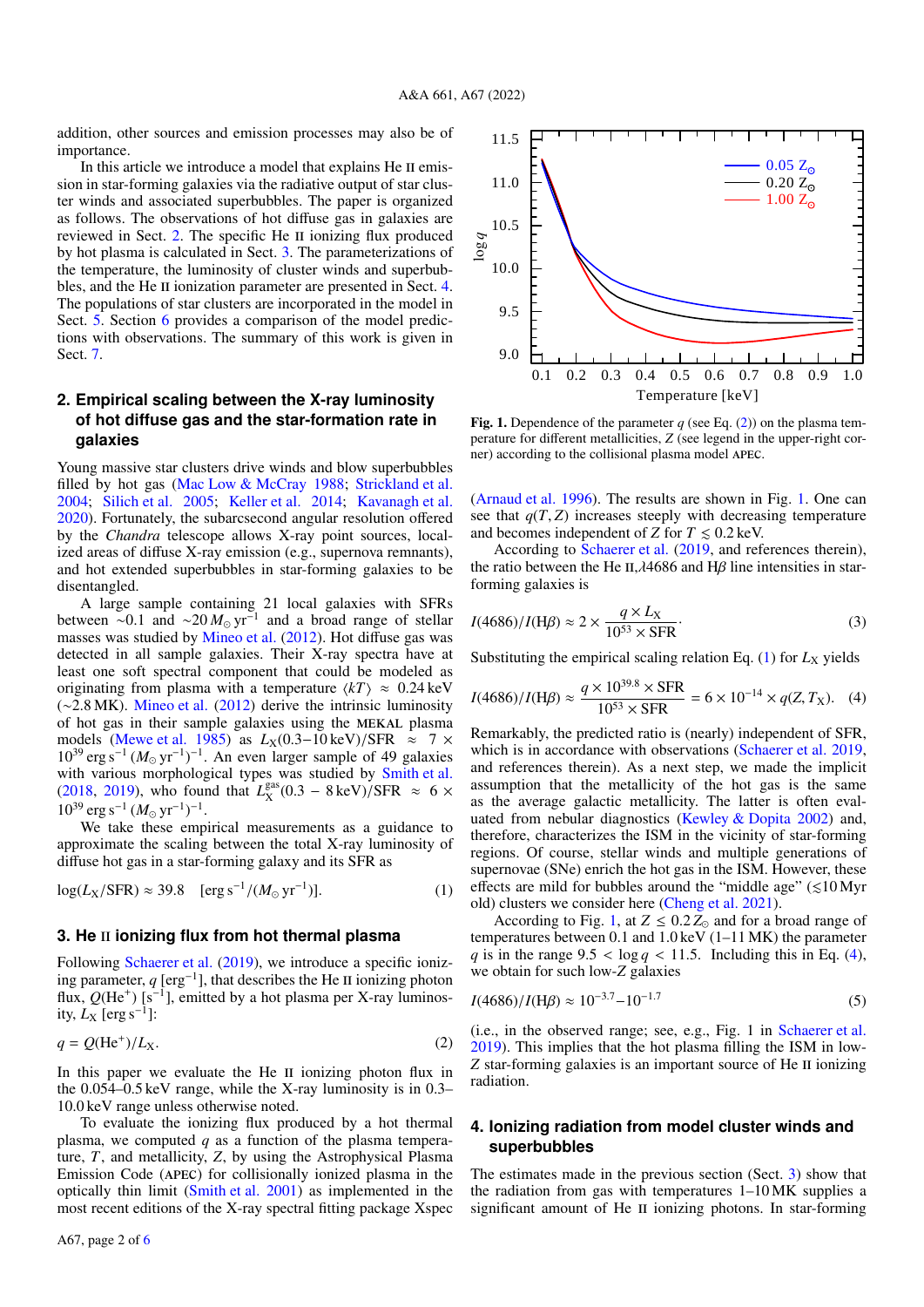galaxies such hot gas is found within superbubbles heated by the feedback from young massive star clusters. Below we consider how the feedback output from clusters changes during their evolution as well as its dependence on metallicity. Our goal is to establish the cluster age and metallicity that are most favorable for the production of He II ionizing photons. These predictions could be compared with observations of He II emitting galaxies and their star- and cluster-formation histories.

To estimate the temperature and the luminosity of a model star cluster wind, we used the Chevalier & Clegg (1985) hydrodynamic solutions coupled with stellar feedback parameters – kinetic energy input  $(E)$  and mass input  $(M)$  – prescribed by the *Starburst99* model (Leitherer et al. 1999). For clarity, we assumed an instantaneous starburst. According to the formalism developed in Oskinova (2005), within the mass and energy production region of radius  $R \sim 200 \,\text{pc}$ , the emission measure and the temperature of hot gas is  $EM(t) \propto \dot{M}^3(\alpha \dot{E})^{-1}$  and  $T(t) \propto \alpha \dot{E} \dot{M}^{-1}$ . The thermalization efficiency parameter  $\alpha$  was  $T(t) \propto \alpha E \dot{M}^{-1}$ . The thermalization efficiency parameter,  $\alpha$ , was introduced to account for various uncertainties on energy balintroduced to account for various uncertainties on energy balance (Chevalier & Clegg 1985; Stevens & Hartwell 2003).

While simple, this approach allows us to investigate in a controlled manner how X-ray properties of a star cluster depend on its age, mass, and metallicity<sup>1</sup>. There are, however, some important shortcomings. The Chevalier & Clegg  $(1985)$  solutions are highly idealized and do not account for such important physical processes as turbulence, ISM inhomogeneity, or thermal conduction. The choice of the parameter  $\alpha$  is guided by the detailed hydrodynamic models of superbubbles. Gray et al. (2019) show that outflows generated by massive star clusters can undergo catastrophic cooling that suppresses adiabatic superwinds, and they demonstrate that such models produce stronger nebular line emission compared to adiabatic outflows. Recently, Lancaster et al. (2021) investigated the evolution of wind-blown bubbles in a turbulent ISM. Their three-dimensional hydrodynamic simulations show that turbulent mixing at the bubbleshell interface leads to highly efficient cooling, by which the vast majority of the input wind energy is radiated away. Only  $~\sim$ 1−10% of the energy input rate from the wind remains in the bubble, and the fraction of remaining energy decreases with time. Taking the Lancaster et al. (2021) model as a guidance, we set  $\alpha = 0.05$ , the average fraction of energy input rate that is retained.

Furthermore, we introduced the parameter  $\dot{M}_{\rm cool}$  to account for uncertainties associated with mass loading, mixing, and evaporation such that the total rate of mass input is  $\dot{M}$  =  $\dot{M}_* + \dot{M}_{\text{cool}}$  [ $M_{\odot}$  yr<sup>-1</sup>], where  $\dot{M}_*$  is the rate of mass influx provided by stellar winds and SNe as retrieved from *Starburst99*. El-Badry et al. (2019) investigate the evaporation of gas into the bubble interior. They find that the evaporation increases the density and decreases the temperature by more than an order of magnitude. They conclude that the hot gas mass, momentum, and energy are set by the ambient interstellar density and the efficiency of nonlinear mixing at the bubble-shell interface. In their recent hydrodynamical models, Lancaster et al. (2021) use an input mass-loss rate per unit stellar mass that is five times higher than predicted by *Starburst99*. We follow a similar approach but, since  $\dot{M}_{\text{cool}}$  is observationally poorly constrained, we chose a conservative estimate: in order to roughly account for the mass loading, we set  $\dot{M}_{\text{cool}} = \dot{M}_{*}$  (i.e., double the predictions of *Starburst99*).



Fig. 2. X-rays from a model cluster of  $10^6 M_{\odot}$  at different metallicities, assuming an instantaneous burst of star formation and a standard (Salpeter) initial mass function (computed according to Eqs. (3)–(7) in Oskinova 2005, but adopting  $\alpha = 0.05$  and  $\dot{M}_{\text{cool}} = \dot{M}_{*}$ ;<br>see Sect 4) *Unner nanel*: dependence of X-ray luminosity on cluster see Sect. 4). *Upper panel*: dependence of X-ray luminosity on cluster age. The curves are smoothed to correct for the computational discontinuity of *Starburst99* models for SN rates (see Leitherer et al. 1999). *Lower panel*: dependence of temperature on cluster age at different metallicities.

The Chevalier & Clegg (1985) solutions assume an adiabatic, stationary outflow and neglect the star cluster gravity. Therefore, the cluster mass enters only indirectly, via stellar feedback in the form of combined mass and energy deposited by stellar winds and SNe. As a star cluster evolves, so does its feedback. The evolution of the cluster wind's X-ray luminosity and temperature at different metallicities is shown in Fig. 2. Interestingly, prior to the onset of SNe at ∼10 Myr, the temperature is lower at lower *Z*. To understand this, we recall that, according to our model,  $T(Z) \propto E(Z)/M(Z)$ , where both the mechanic energy,  $E(Z)$ , and the mass input,  $M(Z)$ , rates are retrieved from *Starburst99*. At the epoch when the mechanic energy input is dominated by stellar winds,  $\vec{E} \propto v_{wind}^2$ , with the average wind velocity  $(v_{wind})$ , decreasing toward low Z (Leitherer et al. 1992). Hence  $(v_{wind})$  decreasing toward low *Z* (Leitherer et al. 1992). Hence, to first order  $T(Z) \propto v^2$ . (*Z*) At later times (>10 Myr) when to first order,  $T(\bar{Z}) \propto v_{wind}^2(Z)$ . At later times (>10 Myr), when SNe overtake stellar winds in supplying the mass and energy SNe overtake stellar winds in supplying the mass and energy, the temperature increases and becomes independent of *Z*.

Our simulations predict that when the model cluster becomes ∼3 Myr old, its associated X-ray output sharply increases. The characteristic time during which the X-ray luminosity is at its highest lasts for  $t_c \sim 10 \text{ Myr}$  (upper panel in Fig. 2). During this epoch, a cluster with  $M_{\text{cl}} = 10^6 M_{\odot}$  powers  $L_{\text{X}}^{\text{cl}} \sim 10^{38.5} \text{ erg s}^{-1}$ . Then, assuming that the energy and mass inputs from massive star clusters to the ISM are self-similar and scale linearly with

After this manuscript was accepted, we became aware of the new models of X-ray emission (in the 0.5–2.0 keV band) from hot star cluster winds by Franeck et al. (2022).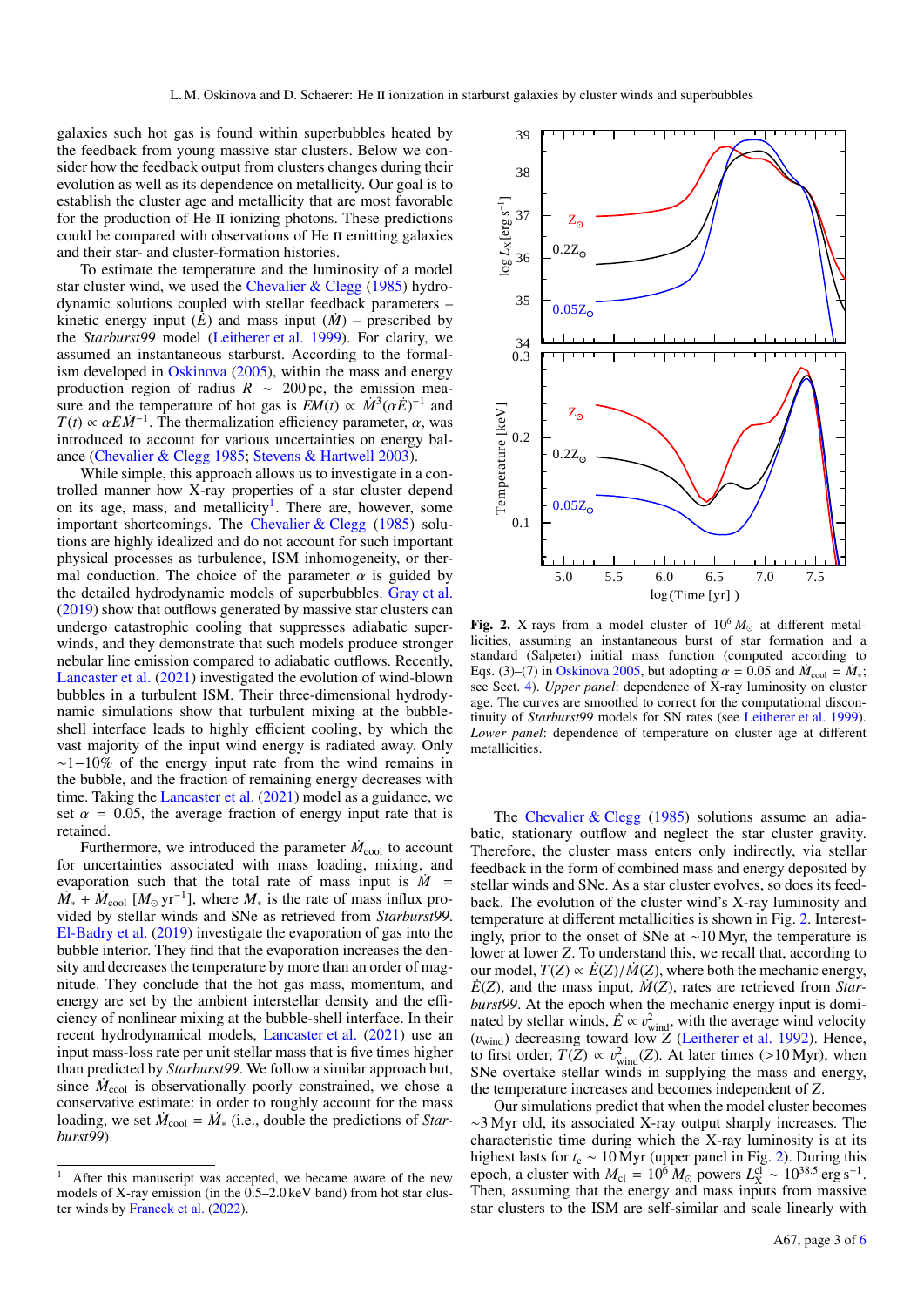cluster mass,

$$
\log(L_X^{\text{cl}}/M_{\text{cl}}) = 32.5 \quad \text{[erg s}^{-1} M_{\odot}^{-1}]. \tag{6}
$$

## **5. Diffuse X-ray emission from an ensemble of star clusters in a star-forming galaxy**

In our model, the X-ray luminosity of hot gas in star-forming galaxies is powered by young massive clusters. In this section we consider whether this model can reproduce the correlation between X-ray luminosity and SFR that is well established empirically (Eq.  $(1)$ ).

The total specific energy emitted in X-rays by a model star cluster with an age between ∼3 Myr and ∼13 Myr over the characteristic time  $t_c = 10$  Myr and per unit mass is

$$
\log \left( L_X^{cl} / M_{cl} \times t_c \right) \equiv \log \mathcal{T}_c \sim 47 \left[ \text{erg } M_\odot^{-1} \right]. \tag{7}
$$

These order of magnitude estimates are confirmed by the numeric integration over time of the  $L^{\text{cl}}_{\text{X}}(\text{Time})$  curves shown in the upper panel of Fig. 2:  $\log \mathcal{T}_{c}(Z_{\odot}) = 47.40$ ,  $\log \mathcal{T}_{c}(0.2 Z_{\odot}) =$ 47.43, and  $\log T_c(0.05 Z_{\odot}) = 47.62$ .

The cluster-formation efficiency, Γ, is a measurement of the total stellar mass forming in bound star clusters with respect to the total stellar mass forming in the galaxy (Adamo et al. 2020, and references therein), such that the cluster-formation rate is

$$
CFR \equiv \Gamma \times SFR \quad [M_{\odot} \text{ yr}^{-1}]. \tag{8}
$$

According to Fig. 18 in Adamo et al. (2020),  $\Gamma \sim 0.1-1$ , while on average  $\Gamma \sim 0.3$ . As a next step, we estimated the total X-ray luminosity of diffuse gas in a galaxy heated by cluster feedback for a given episode of star formation. Combining Eqs. (7) and  $(8)$ , we have

$$
L_X = 3.17 \times 10^{-8} \times \Gamma \times \text{SFR} \times \mathcal{T}_c \quad \text{[erg s}^{-1}\text{]}.
$$
 (9)

Using  $\log \mathcal{T}_{c} = 47.6$  and a cluster efficiency  $\Gamma = 0.3$ , this yields

 $\log L_X = \log \text{SFR} + \log \mathcal{T}_c + \log \Gamma - 7.5 \approx \log \text{SFR} + 39.6$ , (10)

thus recovering within <sup>∼</sup>0.2 dex the empirical correlation between the X-ray luminosity of hot diffuse gas and the SFR in galaxies  $(Eq. (1))$ . Correspondingly, according to Eq.  $(3)$ , the ratio between He II, $λ$ 4686 and H $β$  line intensities becomes

$$
\log (I(4686)/I(H\beta)) \approx \log q - 13.4,\tag{11}
$$

in fair agreement with observations (see Fig. 1 and Sect. 2).

### **6. Comparison with observations of I Zw 18**

I Zw 18 is one of the nearest  $(d_{I Zw 18} = 18.2 \text{ Mpc})$  and most metal-poor ( $Z_{IZw 18} \approx 0.02 Z_{\odot}$ ) dwarf galaxies. It contains two large H II regions ionized by star clusters with ages between a few to a hundred megayears (Hunter & Thronson 1995; Papaderos et al. 2002; Contreras Ramos et al. 2011; Rickards Vaught et al. 2021). I Zw 18 is filled with diffuse He II emission. From the observed luminosity in the He  $II, \lambda$ 4686 line, Kehrig et al.  $(2015)$  estimate a rate of He II ionizing photons as  $log Q(He^+) \approx 50 [s^{-1}]$ .

Martin (1996) proposed that a superbubble is responsible for the ISM structure in IZw 18. Assuming that the superbubble solely produces the He II ionizing flux, and invoking Eq.  $(2)$ ,  $\log Q(\hat{H}e^+) = \log q + \log L_X \approx 50$ . To assess whether this

is realistic, we estimated the specific ionizing parameter, *q*. Annibali et al.  $(2013)$  show that the main body of IZw 18 has been forming stars very actively over the past ∼10 Myr. The bulk of star clusters in IZw 18 are therefore younger than 10– 20 Myr. For clusters of such ages and metallicities, the temperature of hot plasma filling a superbubble is <sup>∼</sup>0.1 keV (1 MK), implying log *q* ∼ 11 (Figs. 1 and 2). Correspondingly, log  $L_X \sim$  $39 \text{ [erg s}^{-1}\text{]}$  is sufficient to provide the required He II ionizing flux.

Annibali et al. (2013) derive for I Zw 18 an average SFR of  $\sim$ 1  $M_{\odot}$  yr<sup>-1</sup> over the past ~10 Myr and significantly less before that (we note that other methods find generally lower values, e.g., Lebouteiller et al. 2017). Adopting SFR  $\sim 1 M_{\odot} \text{ yr}^{-1}$ , log *L*<sub>X</sub> ∼ 39 [erg s<sup>-1</sup>], which is broadly consistent with the predictions of Eqs.  $(1)$  and  $(10)$ . These estimates show that the He II ionization in I Zw 18 can be explained by stellar feedback and the superbubble it produced.

This mechanism is consistent with observations. Recently, Kehrig et al. (2021) reviewed up-to-date multiwavelength observations of I Zw 18. The total X-ray luminosity of this galaxy,  $L_X(0.5-8.0 \,\text{keV}) \ge 10^{40} \,\text{erg s}^{-1}$ , is dominated by a HMXB associated with the most populous northwestern star-forming region ciated with the most populous northwestern star-forming region. The HMXB experiences state transitions over a timescale of years, but so far its luminosity has always exceeded 10<sup>39</sup> erg s<sup>-1</sup>. While *XMM-Newton* yields excellent spectra of the HMXB, only *Chandra* can resolve the point and diffuse X-ray sources in I Zw 18.

Indeed, Thuan et al. (2004) reported the discovery of extended X-ray emission in the main body of I Zw 18. Since only  $\approx$ 23 counts from this diffuse emission were measured, its spectrum cannot be well constrained. To determine the X-ray flux, Thuan et al. (2004) adopted the neutral hydrogen column density of  $N_H = 1.3 \times 10^{21}$  cm<sup>-2</sup> and a thermal plasma model with 11.6 MK (see their Table 1). This results in  $F_v(0.5-10.0 \text{ keV}) \approx$ 11.6 MK (see their Table 1). This results in  $F_X(0.5-10.0 \text{ keV}) \approx 2 \times 10^{-15}$  erg s<sup>-1</sup> cm<sup>-2</sup> and  $I_X(0.5-10.0 \text{ keV}) \approx 5 \times 10^{37}$  erg s<sup>-1</sup>  $2 \times 10^{-15}$  erg s<sup>-1</sup> cm<sup>-2</sup> and  $L_X(0.5-10.0 \text{ keV}) \approx 5 \times 10^{37}$  erg s<sup>-1</sup>.<br>However, according to our model the plasma temperature

However, according to our model the plasma temperature in IZw 18 is significantly lower. Using the APEC model with 1.16 MK and *Z* = 0.02 *Z*<sub>⊙</sub>, the absorption-corrected X-ray luminosity of diffuse gas in IZw 18 is  $L_{\text{X}}^{12w}$ <sup>18</sup>(0.3−10 keV) ≈ 10<sup>39</sup> erg s<sup>-1</sup> which is in agreement with our model predictions 10<sup>39</sup> erg s<sup>-1</sup>, which is in agreement with our model predictions.

The extended X-ray radiation detected by *Chandra* is likely only a small fraction of the warm-hot gas filling this galaxy. At the distance of IZw 18, the X-ray luminosity log *L*<sub>X</sub> ∼ 39 [erg s<sup>-1</sup>] corresponds to the unabsorbed flux  $F_X = 2.5 \times 10^{-14}$  erg cm<sup>-2</sup> s<sup>-1</sup>. However the relatively high column density  $10^{-14}$  erg cm<sup>-2</sup> s<sup>-1</sup>. However, the relatively high column density severely hampers the ability to detect soft X-rays (Fig. 3). To check whether the existing X-ray observations are suitable for detecting the soft emission predicted by our model, we employed the current version of the tool 'PIMMS v4.11a: with ACIS Pile up and Background Count Estimation' provided by the *Chandra* X-Ray Center<sup>2</sup>. Unfortunately, *Chandra* Cycle 1 is not included in this version; therefore, we made estimates for the earliest available, Cycle 3. We assumed that the size of the superbubble is similar to the size of the central He II region (i.e.,  $600''^2$ ). The total background count rate of the ACIS-S detector in the  $600''<sup>2</sup>$ area is  $5 \times 10^{-4}$  s<sup>-1</sup>, which exceeds the count rate expected from a 1 MK degree superbubble in I Zw 18. Therefore, it is clear why the bulk of soft X-ray emission ionizing He  $\scriptstyle\rm II$  in IZw 18 could not be detected by *Chandra*.

Importantly, radio observations confirm the presence of a superbubble in  $IZw 18$ . The spatial distribution of the radio lobes, the extended X-ray emission, and the He II regions

<https://cxc.harvard.edu/toolkit/pimms.jsp>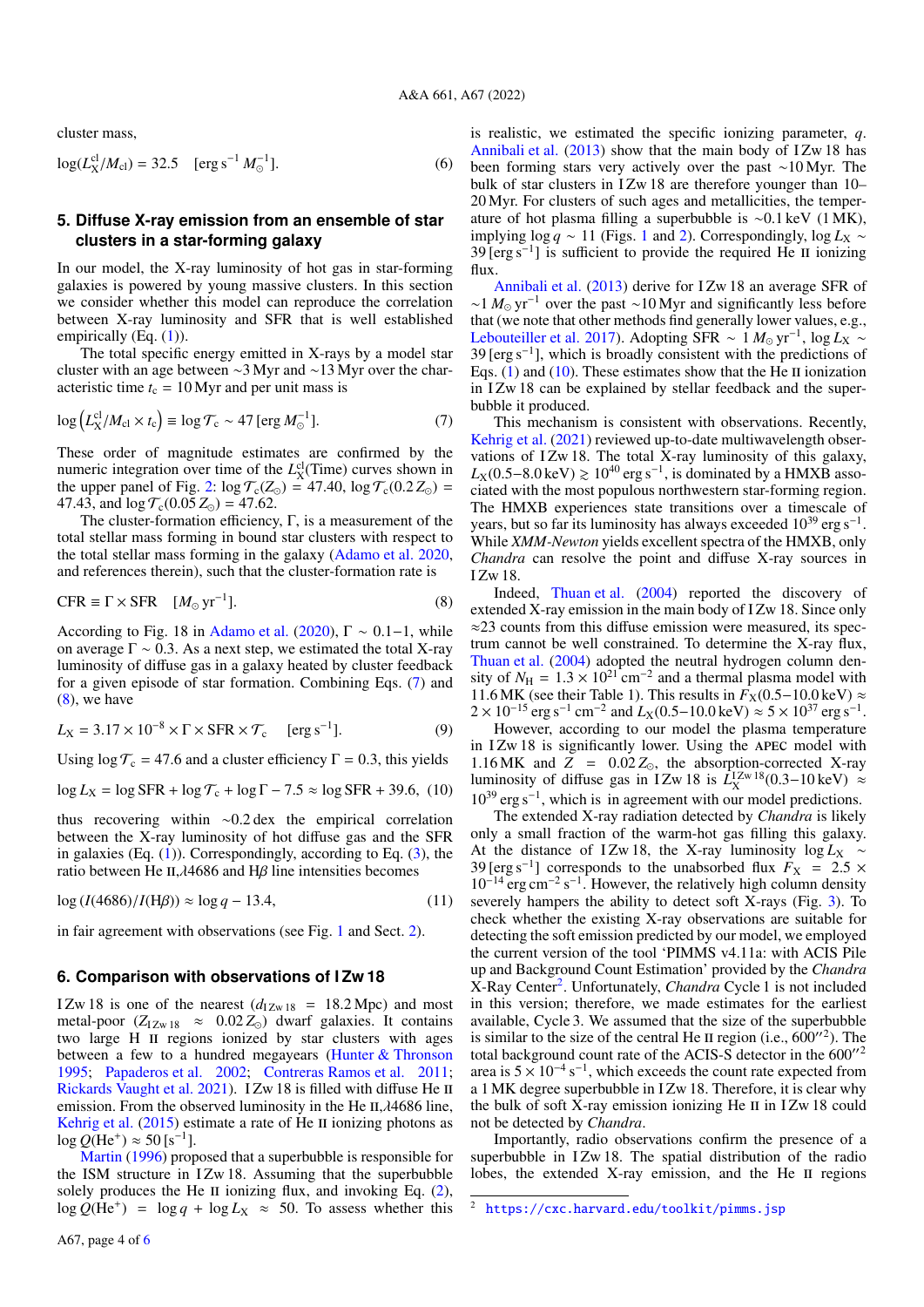

Fig. 3. Model spectra of diffuse X-ray emission in I Zw 18. The plasma model is by APEC, with  $Z = 0.02 Z_{\odot}$ . The thick solid red line represents the model with  $kT = 0.1$  keV and X-ray flux  $F_X = 2 \times 10^{-15}$  erg s<sup>-1</sup> cm<sup>-2</sup><br>in the 0.5–10.0 keV band (marked as *Chandra* in the plot) i.e., the same in the 0.5–10.0 keV band (marked as *Chandra* in the plot), i.e., the same as reported by Thuan et al. (2004) for the extended X-ray emission. The ISM absorption model component (*tbabs*) corresponding to the foreground absorption toward I Zw 18,  $N_H = 1.3 \times 10^{21}$  cm<sup>-2</sup>, is applied.<br>The thin dashed red line has the same meaning as the solid red line but The thin dashed red line has the same meaning as the solid red line but for  $kT = 0.2 \text{ keV}$ . The thick solid black line has the same meaning as the solid red line but without accounting for the ISM absorbing column toward I Zw 18. The X-ray luminosity in the 0.3-10 keV band is  $L_X = 10^{39}$  erg s<sup>-1</sup>. The thin dashed black line has the same meaning as the solid black line but for  $kT = 0.2 \text{ keV}$ .

Table 1. He II ionizing rate in different types of objects coexisting in a superstar cluster older than ∼5 Myr.

| Object          | $Model(*)$       | Temperature             | $log Q$ (He II)<br>$\lceil s^{-1} \rceil$ |
|-----------------|------------------|-------------------------|-------------------------------------------|
| WC star         | WC 19-18         | $T_* = 200 \text{ kK}$  | 48.5                                      |
| <b>WNE</b> star | <b>WNE 18-13</b> | $T_* = 178$ kK          | 48.4                                      |
| <b>SBB</b>      | apec             | $kT = 0.5 \text{ keV}$  | 49.7                                      |
| <b>SBB</b>      | apec             | $kT = 0.2 \text{ keV}$  | 50.2                                      |
| <b>SBB</b>      | apec             | $kT = 0.1 \,\text{keV}$ | 51.0                                      |

Notes. The metallicity  $Z = 0.07 Z_{\odot}$  is adopted. Numbers are given for an X-ray luminosity  $L_X(0.3-10.0 \text{ keV}) = 10^{40} \text{ erg s}^{-1}$  of the superbubble (SBB). <sup>(\*)</sup>For WR stars,  $T_*$  is the stellar temperature, and the model number is according to the model grid computed with the Potsdam Wolf-Rayet (PoWR) model atmsophere code accessible at <www.astro.physik.uni-potsdam.de/PoWR>.

are remarkably similar (Hunt et al. 2005; Rickards Vaught et al. 2021; Kehrig et al. 2021). We conclude that the feedback from a few clusters that are <10 Myr old could power superbubbles that emit radiation capable of sustaining the bulk of He II nebula emission in I Zw 18. Future combined hydrodynamic and radiative transfer models are needed to simulate the nebula He II emission maps and compare them to the observations.

#### **7. Discussion and summary**

We propose a model that explains nebular He II emission in star-forming galaxies with ionizing radiation produced by superbubbles. We show that when the plasma temperature is sufficiently low  $(kT \leq 0.2 \text{ keV})$ , the specific He II ionizing flux  $\log q > 10$ , which is sufficiently high to reproduce the ratio between He II, $\lambda$ 4686 and H $\beta$  line intensities observed in starforming galaxies.

At temperatures of a few megakelvins, which are typical for hot superbubbles, helium is collisionally ionized. According to the calculations of ionization balance in the collisional ionization equilibrium gas, at temperatures above 1 MK all helium is in the H III ionization stage (the fraction of H II is  $>$  5 orders of magnitude lower than the fraction of He III; Sutherland  $&$  Dopita 1993). Therefore, strong emission in the He II  $\lambda$ 4686 line within the bubbles is not expected.

In order to gain a physical understanding, we developed a simple model based on the hydrodynamic solutions for cluster winds coupled with the output of *Starburst99* models (see Sect. 4). We find that slower stellar winds at lower *Z* lead to lower energy input, and consequently lower temperatures of hot gas, and result in a higher output of He II ionizing photons (Figs. 1 and 2).

To estimate the X-ray luminosities of cluster winds and associated superbubbles, we made two strong assumptions on cooling and mass loading. For quantitative estimates, we adopted the low thermalization efficiency parameter  $\alpha = 0.05$  and doubled the rate of mass input compared to the predictions of *Starburst99* models. As discussed in Lancaster et al. (2021), the stronger cooling is favored in the regions with higher ambient density. It remains to be seen whether these conditions are fulfilled in galaxies that emit nebular He ii spectra.

In order to estimate the He II ionizing power of the whole ensemble of young star clusters in a star-forming galaxy, we assumed that superbubbles are self-similar and that their X-ray luminosities are proportional to the mass of the cluster (we only considered massive clusters capable of driving winds when a few megayears old). We show that the X-ray luminosity of hot diffuse gas in a galaxy is proportional to its SFR as  $\log L_X \approx$ log SFR + 39.6 erg s<sup>-1</sup>, similar to observations. According to our model the observed prevalence of He II nebulae in low-Z galaxmodel, the observed prevalence of He II nebulae in low-Z galaxies is due to the combination of (1) lower temperatures of superbubbles and (2) the linear scaling between the X-ray output star clusters and the SFR of their host galaxy (Eqs.  $(6)$ – $(11)$ ). To test our model, we considered the template low-*Z* galaxy I Zw 18 and find that He II ionization in this galaxy could be powered by a hot superbubble.

The approach we follow in this paper is simple – we used a single-temperature hot bubble as a source of ionizing photons and did not consider the effects of radiative transfer. The gas temperature determines the SED of radiation emitted by the bubble. In realistic superbubbles the plasma is multi-temperature and could be out of collisional equilibrium (Kavanagh et al. 2020). These effects should be included in future detailed modeling. The SED of the radiation source does not only matter for estimating the direct number of He II ionizing photons it produces: the energies of photoelectrons also depend on the SED, and secondary electrons may also contribute to the ionization (Valdés & Ferrara 2008). These effects are, however, difficult to model for He II.

Furthermore, in star-forming galaxies the ISM has a complex distribution. This could have a non-negligible effect on the propagation of ionizing photons (Eide et al. 2018; Glatzle et al. 2019). The final predictions of line intensities might be significantly affected by radiative transfer through gas and dust. Hence, computing the intrinsic ionizing flux is only the first step of a process investigating radiative feedback. Further work on radiative transfer simulations is required to connect the intrinsic X-rays fluxes with the observed He II nebula lines.